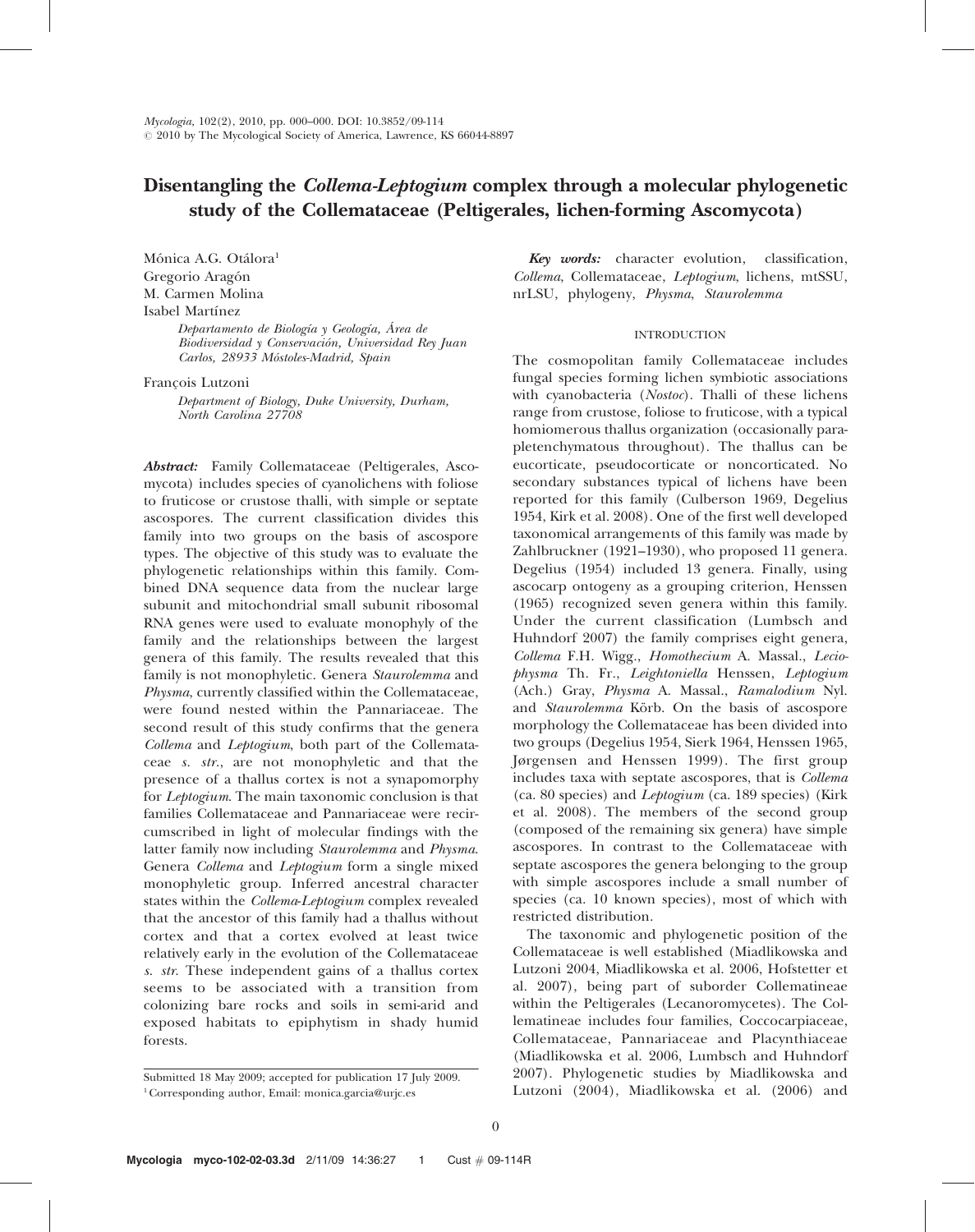Wiklund and Wedin (2003) supported the morphology-based monophyletic status of these families. However their conclusions were based on a limited sampling of the Collemataceae, that is sampling only the two largest genera of this family, Collema and Leptogium. The only family within the Collematineae that was relatively well represented in previous phylogenetic studies has been the Pannariaceae. A broad multilocus phylogenetic survey of the Lecanoromycetes by Miadlikowska et al. (2006), which included seven of the 17 genera classified within the Pannariaceae (Lumbsch and Huhndorf 2007), was in agreement with the Pannariaceae being monophyletic. This contradicted a study of the Pannariaceae by Ekman and Jørgensen (2002) that was based on the nuclear ribosomal internal transcribed region (nrITS) sequenced from seven genera within this family, after which they concluded that the family was not monophyletic. These results demonstrate the need for sequencing multiple independent loci for a more comprehensive representation of genera within the Collematineae, when testing the monophyletic status of families classified within this suborder.

Genera Collema and Leptogium are distinguished respectively by a thallus without or with a cortical layer (Degelius 1954, Sierk 1964, Kirk et al. 2008). Contrary to the members of the Collemataceae that have septate ascospores (Collema and Leptogium), the thallus cortex was not judged to be of importance when classifying genera of collemataceous lichens with simple ascospores. These genera are defined by two ascoma characteristics (Henssen 1981, Henssen 1999). First, the presence or absence of a thalline margin establishes two groups, genera Homothecium, Leciophysma and Ramalodium (without a thalline margin) and genera Leightoniella, Physma and Staurolemma (with this feature). Ascus structure was the second characteristic used to segregate genera within this group of simple ascospore collemataceous lichens (Henssen 1979, Jørgensen and Henssen 1999). Genera Ramalodium and Staurolemma have asci without apical amyloid structures, while Homothecium, Leciophysma, Leightoniella and Physma have asci with amyloid apical structures. Although genera with simple ascospores have asci and ascospores similar to some Pannariaceae genera, their inclusion within the Collemataceae have not been questioned so far.

Many phylogenetic studies have revealed that morphological, anatomical and chemical characters traditionally used to classify ascomycetous taxa were often poor predictors of monophyly. Likewise neglected characters or characters that were deemed less important were often better indicators of phylogenetic relationships (Miadlikowska and Lutzoni 2000, DePriest 2004, Schmitt and Lumbsch 2004,

Divakar et al. 2005, Miller and Huhndorf 2005, Schmitt et al. 2005, Blanco et al. 2006, Divakar et al. 2006, Gueidan et al. 2007). The monophyletic status of morphology-based genera within the Collemataceae has not been assessed with a phylogenetic approach, except for Collema and Leptogium. Phylogenetic studies by Wiklund and Wedin (2003), Miadlikowska and Lutzoni (2004) and Miadlikowska et al. (2006) found that Collema and Leptogium are not monophyletic. Wiklund and Wedin (op cit.) also suggested that *Collema* is nested within *Leptogium*. However these molecular phylogenetic studies were designed to address phylogenetic relationships within the Peltigerales or the Lecanoromycetes, and therefore their sampling were minimal within genera such as Collema and Leptogium. Nevertheless the fact that Collema and Leptogium are not monophyletic genera suggests that phenotypic traits, other than the thallus cortex, need to be explored. Therefore it is necessary to investigate the phylogenetic relationships within this family to determine which traits support monophyletic groups in this family.

To evaluate the monophyly of the Collemataceae and its genera we analyzed partial sequence data from the nuclear large subunit and mitochondrial small subunit ribosomal RNA genes (nrLSU and mtSSU) of several species of Collemataceae representing the two main lineages of the family. Furthermore we studied the evolution of the thallus cortex with maximum likelihood and two Bayesian approaches. Our main goal was to clarify these questions: (i) Is the Collemataceae family a monophyletic entity? (ii) What is the phylogenetic value and significance of traditional morphological characters within the Collemataceae and closely related families? and (iii) What is the evolutionary pattern of the thallus cortex within the Collemataceae lineage?

#### MATERIALS AND METHODS

Taxon sampling.—Sequence data of the mtSSU and nrLSU were obtained from a total of 40 Collemataceae samples including one Physma and three Staurolemma specimens, as well as species representatives of the morphological, anatomical and ecological diversity within Collema and Leptogium. The geographic origin of the material, voucher specimens and GenBank accession numbers are provided (TABLE I). Specimens of genus Ramalodium (from herbaria) also were sampled, but it was not possible to sequence their DNA. Fresh material of Homothecium and Leightoniella could not be obtained for this study. To evaluate the monophyly of the Collemataceae, nrLSU and mtSSU sequences of eight species of Pannariaceae, Placynthiaceae and Nephromataceae were obtained from GenBank (TA-BLE  $I$ ).

DNA sequencing.—DNA isolation, PCR amplification, PCR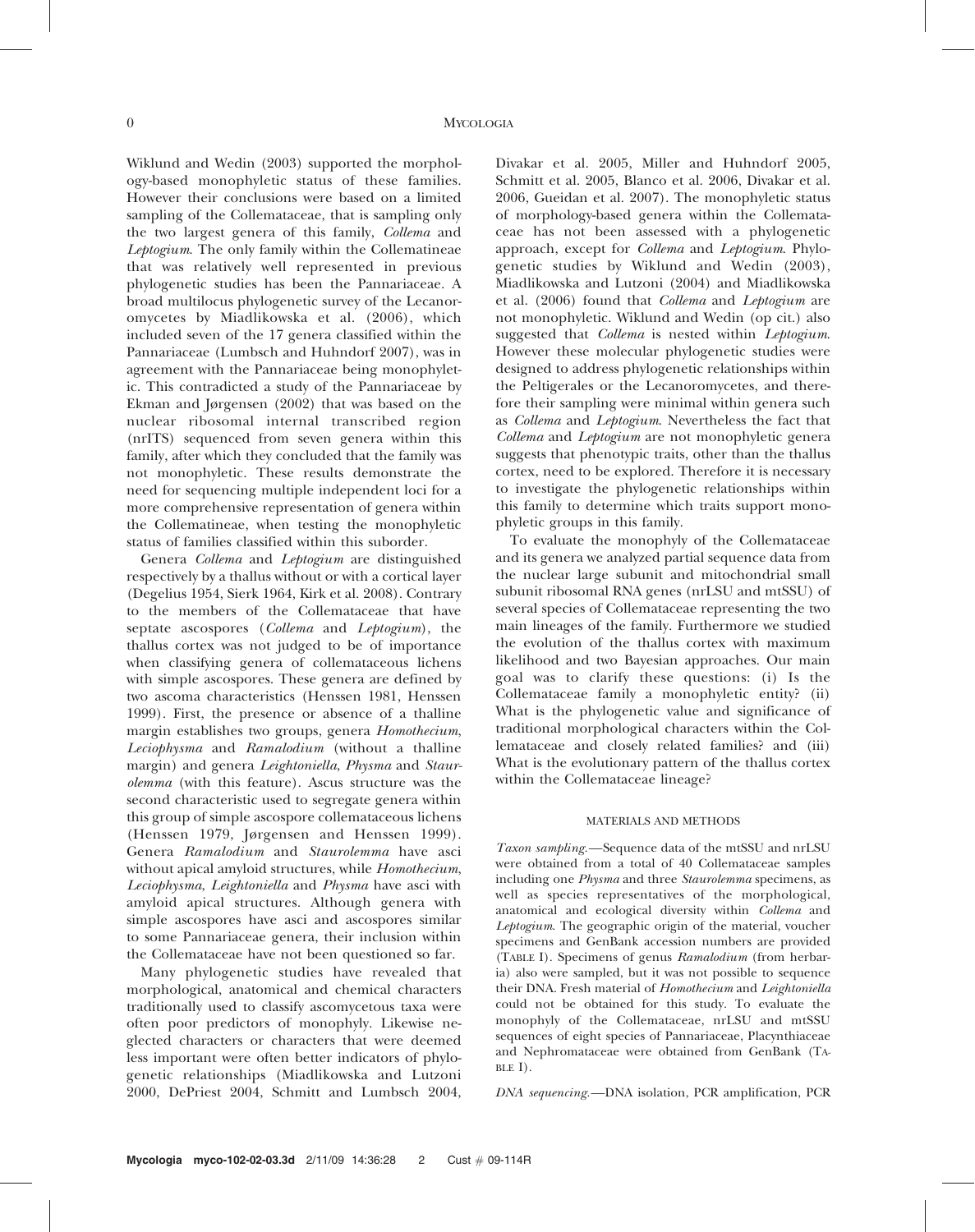|                                             |                      |                             | GenBank accession number |                      |  |
|---------------------------------------------|----------------------|-----------------------------|--------------------------|----------------------|--|
| Species name                                | Dataset <sup>a</sup> | Origin/voucher <sup>b</sup> | mtSSU                    | nrLSU                |  |
| Collema auriforme                           | 1, 2                 | Spain, MA 16249             | EU982568                 | EU982609             |  |
| C. callopismum                              | 1, 2                 | Spain, MA 13370             | EU982572                 | EU982613             |  |
| C. conglomeratum                            | $\sqrt{2}$           | Spain, MA 16238             | EU982574                 | EU982615             |  |
| C. cristatum                                | $\overline{2}$       |                             | DQ917409                 | DQ917408             |  |
| C. curtisporum                              | $\overline{2}$       | Spain, MACB 88658           | EU982573                 | EU982614             |  |
| C. flaccidum                                | $\overline{2}$       | Spain, MA 16253             | EU982578                 | EU982618             |  |
| C. fragrans                                 | 1, 2                 | Spain, MA 16239             | EU982558                 | EU982599             |  |
| C. fragrans                                 | $\overline{2}$       | Spain, MA 16240             | EU982575                 | EU982616             |  |
| C. fragile                                  | $\overline{2}$       | Spain, MA 16241             | EU982576                 | EU982617             |  |
| C. furfuraceum                              | 1, 2                 | Spain, MA 16260             | EU982567                 | EU982608             |  |
| C. multipartitum                            | 1, 2                 | Spain, MA 13393             | EU982557                 | EU982598             |  |
| C. nigrescens                               | 1, 2                 | Spain, MA 16262             | EU982563                 | EU982604             |  |
| C. polycarpon                               | 1, 2                 | Spain, MA 16264             | EU982564                 | EU982605             |  |
| C. tenax                                    | $\overline{2}$       | Spain, MA 13396             | EU982556                 | EU982597             |  |
| $C.$ tenax                                  | $\overline{2}$       | Spain, MA 16269             | EU982579                 |                      |  |
| $C.$ tenax                                  | 1, 2                 | Spain, MA 16268             | EU982580                 | EU982619             |  |
| C. undulatum                                | 1, 2                 | Spain, MA 16036             | EU982554                 | EU982595             |  |
| Degelia plumbea                             | 1                    |                             | AY340491                 | AY340543             |  |
| Fuscopannaria ignobilis                     | 1                    |                             | DQ917416                 | DQ917417             |  |
| Leptogium arsenei                           | $\overline{2}$       | <b>USA, DUKE 48101</b>      | EU982581                 | EU982620             |  |
| L. austroamericanum                         | $\overline{2}$       | <b>USA, DUKE 30733</b>      | EU982582                 | EU982621             |  |
| L. brebissonii                              | $\overline{2}$       | Spain, MA 16275             | EU982583                 | EU982622             |  |
| L. burnetiae                                | $\overline{2}$       | Spain, MA 16242             | EU982584                 | EU982623             |  |
| L. corticola                                | $\overline{2}$       | Spain, MA 16278             | EU982585                 | EU982624             |  |
| L. cyanescens                               | $\overline{2}$       | Spain, MA 16279             | EU982586                 | EU982625             |  |
| L. cyanescens                               | 1, 2                 | <b>USA, DUKE 39467</b>      | EU982561                 | EU982602             |  |
| L. furfuraceum                              | 1, 2                 | Spain, MA 16280             | EU982553                 | EU982594             |  |
| L. lichenoides                              | 1, 2                 |                             | DQ923120                 | DQ917412             |  |
| L. magnussonii                              | 1, 2                 | Spain, MA 16288             | EU982565                 | EU982606             |  |
| L. microphylloides                          | $\overline{2}$       | Spain, Martínez 128-03 MA   | EU982587                 | EU982626             |  |
| L. phyllocarpum                             | $\overline{2}$       | Colombia, COL 509807        | EU982588                 | EU982627             |  |
| L. phyllocarpum                             | $\overline{2}$       | Costa Rica, DUKE 38734      | EU982589                 | EU982628             |  |
| L. pseudofurfuraceum                        | 1, 2                 | Argentina, MA 16291         | EU982562                 | EU982603             |  |
| L. pulvinatum                               | $\overline{2}$       | Spain, MA 16032             | EU982590                 | EU982629             |  |
| L. saturninum                               | 1, 2                 | France, MA 16024            | EU982569                 | EU982610             |  |
| L. schraderi                                | 1, 2                 | Spain, MA 16243             | EU982559                 | EU982600             |  |
| L. subaridum                                | $\overline{2}$       | Spain, MA 16244             | EU982591                 | EU982630             |  |
| L. tenuissimum                              | 1, 2                 | Spain, MA 16245             | EU982552                 | EU982593             |  |
| L. turgidum                                 | $\overline{2}$       | Spain, MA 12868             | EU982592                 | EU982631             |  |
| Nephroma bellum                             | 1                    |                             | AY300895                 | AY424211             |  |
| N. parile                                   | 1                    |                             | AY584625                 | AY340557             |  |
| N. resupinatum                              | 1                    |                             | AY124169                 | AF286830             |  |
| Pannaria rubiginosa                         | 1                    |                             | AY340513                 | AY340558             |  |
| Placinthyum nigrum                          | 1                    | Spain, MA 10811             | EU982566                 | EU982607             |  |
|                                             | 1                    |                             |                          |                      |  |
| Protopannaria pezizoides<br>Physma byrsaeum | 1                    | Vanuatu, CBG 99127161       | AY340519<br>EU982571     | AY340561             |  |
| Psoroma hypnorum                            | 1                    |                             | AY340523                 | EU982612<br>AY424210 |  |
|                                             | 1                    |                             |                          | EU982601             |  |
| Staurolemma omphalarioides                  | 1                    | Spain, MA 16247             | EU982560<br>EU982555     |                      |  |
| S. omphalarioides                           | 1                    | Spain, MA 16246             | EU982570                 | EU982596             |  |
| S. weberi                                   |                      | USA, ASU 237180             |                          | EU982611             |  |

TABLE I. List of taxa included in each of the datasets of this study, with country of origin, location of voucher, and GenBank accession number. Sequences obtained from GenBank are in bold

<sup>a</sup> 1 corresponds to the Collematineae dataset, 2 corresponds to the *Collema-Leptogium* dataset.

<sup>b</sup>Country of origin, with herbarium abbreviation and accession number, or with collector, collector number and herbarium abbreviation.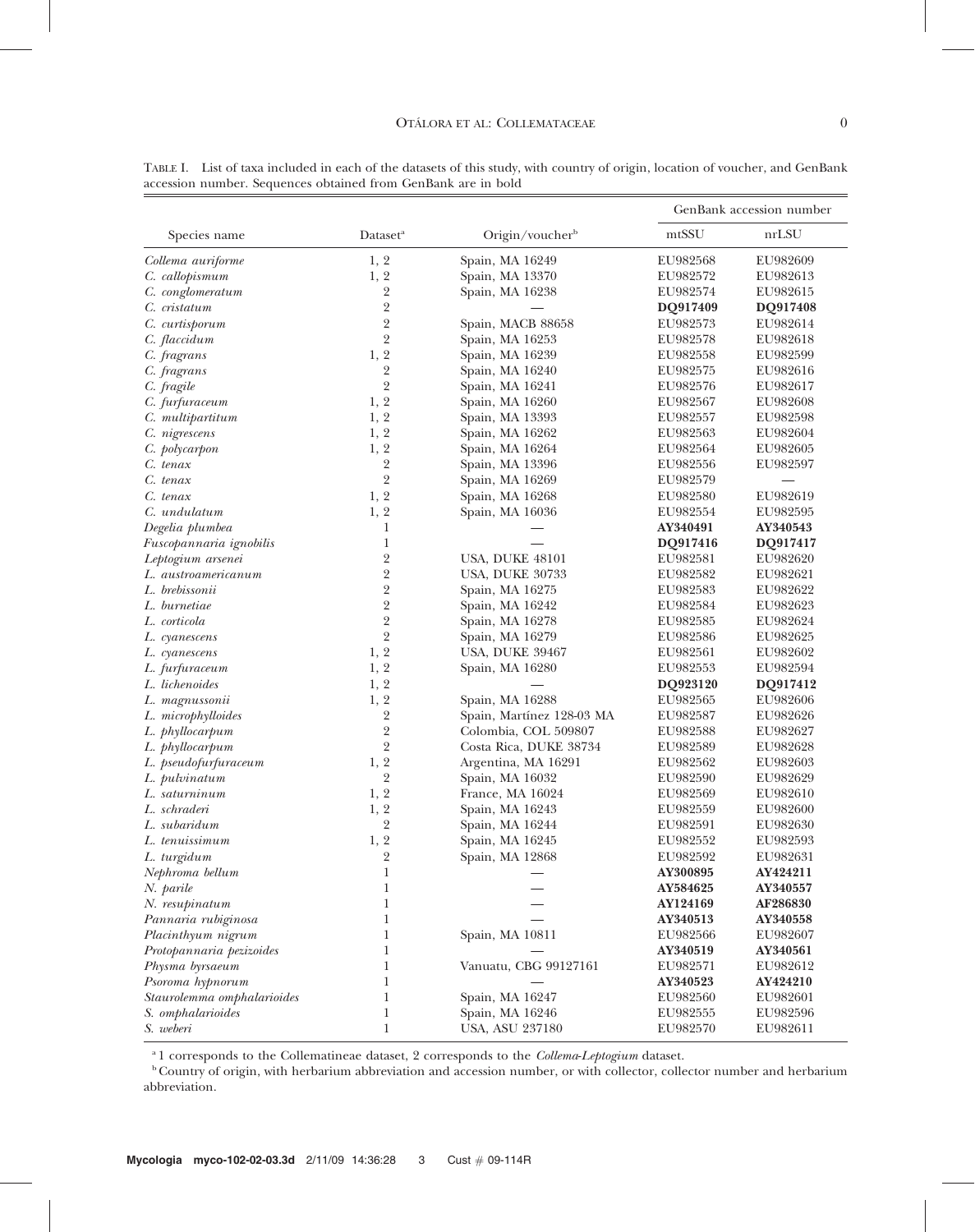product purification, PCR sequencing reactions and automated sequencing were performed according to the methodology of Otálora et al. (2008). The nrLSU was amplified with the primer pair LR0R (Rehner and Samuels 1994)–LR7 (Vilgalys and Hester 1990). Because only a few samples could be amplified with this primer pair we designed the specific primer  $nrLSU$  0170-5' (5'-CCYTTC-GACGACTCGAGT T-3') with FastPCR (Kalendar 2005), which was used in combination with LR7 on the remaining samples. For mtSSU the primer pair mtSSU1-mtSSU3R (Zoller et al. 1999) was used. The purified PCR products were sequenced with the same amplification primers, as well as LR6, LR2R and LR3R (Vilgalys and Hester 1990) for the nrLSU region.

Sequence alignments.—Sequences were aligned manually based on the secondary structure of Saccharomyces cerevisiae (Larsen et al. 1993) with MacClade 4.01 (Maddison and Maddison 2001). Ambiguously aligned regions were delimited following Lutzoni et al. (2000) and excluded from phylogenetic analyses. Two data matrices were assembled. The first taxon sampling (Collematineae dataset) was designed to evaluate the monophyly of the Collemataceae. This dataset included 17 Collema and Leptogium species, two Staurolemma, one Physma and nine species representing Pannariaceae, Placynthiaceae and Nephromataceae (TA-BLE I). Members of the Nephromataceae were selected as outgroup for the Collematineae ingroup based on phylogenetic studies of the Peltigerales (Wiklund and Wedin 2003, Miadlikowska and Lutzoni 2004). The main underlying goal of the second taxon sampling (Collema-Leptogium dataset) was to infer phylogenetic relationships within the Collemataceae. A total of 37 samples representing 14 Collema and 18 Leptogium species were selected. Placynthium nigrum was chosen as outgroup for this second dataset based on the phylogenetic analysis of the Collematineae dataset. The sequences alignments have been deposited in TreeBASE (accession numbers SN4540- 22906, SN4540-22908).

Phylogenetic analyses.—Specific step matrices were obtained for each locus with StMatrix 4.2 (Lutzoni and Zoller, Duke University, www.Lutzonilab.net/downloads/). Weighted maximum parsimony analyses (wMP) of individual and combined nrLSU and mtSSU were performed for each of the datasets (Collematineae and Collema-Leptogium) with PAUP 4.0b10 (Swofford 2002). For each wMP analysis a heuristic search of 1000 random addition sequences (RAS) was conducted, with TBR branch-swapping, the MULTREE option was in effect and zero-length branches were collapsed. Bootstrap analyses (Felsenstein 1985) were used to estimate phylogenetic uncertainty with heuristic searches as described above on 1000 bootstrap datasets, with the exception that two (Collema-Leptogium dataset) and five (Collematineae dataset) RAS per bootstrap replicate were specified based on the high resolving power of the original data when 1000 RAS were implemented. The combinability of the single-locus datasets was assessed by visual inspection of the individual bootstrap values (Wiens 1998, Mason-Gamer and Kellogg 1996). Clades supported by bootstrap values  $\geq 70\%$  were compared between individual data

partitions. A conflict was considered significant when one data partition supported a monophyletic group with bootstrap values  $\geq 70\%$  and the other data partition supported the same group as nonmonophyletic with bootstrap values  $\geq 70\%$ . Because no significant conflicts were detected it was assumed that the two datasets were congruent and could be combined in both cases (Collematineae and Collema-Leptogium datasets).

The combined datasets also were analyzed with a Bayesian approach. The Bayesian analyses were performed with a parallelized version of MrBayes 3.1.2 (Huelsenbeck and Ronquist 2001, Ronquist and Huelsenbeck 2003). The optimal models of nucleotide substitution of nrLSU and mtSSU were selected for each data matrix with the Akaike information criterium (AIC) as implemented in Modeltest (Posada and Crandall 1998). For the combined Collematineae dataset the general time reversible model of nucleotide substitution (Rodriguez et al. 1990), including estimation of invariant sites and assuming a discrete gamma distribution with six rate categories  $(GTR + I + G)$ , was used for both nrLSU and mtSSU data partitions. For the second dataset (Collema-Leptogium) the same model also was selected for nrLSU, while a Hasegawa-Kishino-Yano model including estimation of invariant sites and assuming a discrete gamma distribution with two rate categories was selected for the mtSSU dataset. MrBayes software was run 5 000 000 generations on each combined dataset, starting from an initial random tree and employing four simultaneous chains. A tree was saved every 100th generation. The first 1000 saved trees for the Collematineae dataset were discarded as burn in. In the same way the first 800 saved trees were discarded for the Collema-Leptogium dataset. For the remaining trees in each analysis a majority rule consensus tree was assembled with the SUMT option of MrBayes, and posterior probabilities were calculated with the majority rule consensus tree command in PAUP\*.

Character evolution (Collema-Leptogium).—Because it has been demonstrated that different methods produce different results with the same data (Ekman et al. 2008, Gueidan et al. 2008) we inferred ancestral states and traced the evolution of the thallus cortex for the Collema-Leptogium group by employing three methodologies with the last 8000 trees resulting from the combined Bayesian analysis. Maximum likelihood (ML) ancestral state reconstruction was performed with Mesquite 2.01 (Maddison and Maddison 2007) with the ML model MK1. Ancestral reconstruction with the Bayesian approach was carried out using SIMMAP v.1. Beta 2.3 (Bollback 2006). The option of MULTIPLE MAPPING with the number of realizations for each tree/each site set to 100 repetitions was carried out over three different morphological priors to test the influence on the results. SIMMAP implements overall transformation rate priors for multistate characters. The priors on the overall transformation rate were selected according to studies that used the same methodology (Glenner and Hebsgaard 2006, Gueidan et al. 2007, Ekman et al. 2008) as follows: (i)  $\alpha = 3.0$ ,  $\beta = 2.0$  and  $k = 60$ ; (ii)  $\alpha = 1$ ,  $\beta = 1$  and k = 60; (iii)  $\alpha$  = 5,  $\beta$  = 5 and k = 60. Another Bayesian analysis was performed with software BayesTraits 1.0 (Pagel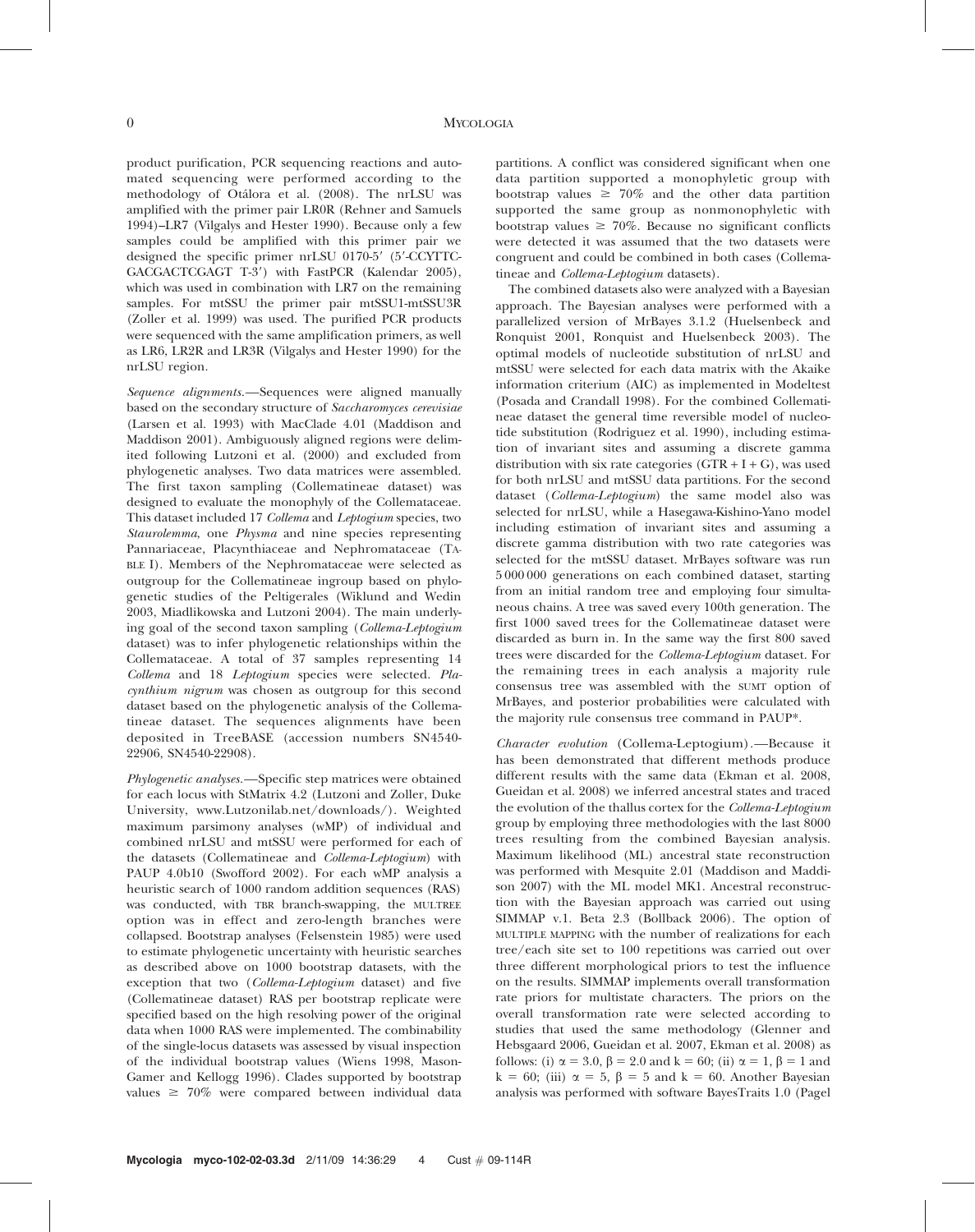et al. 2004), and two analyses were implemented using this program. First a REVERSIBLE-JUMP MCMC with a uniform hyperprior (0,10) was used on an unrestricted model with eight transformation rates. Second, a similar REVERSIBLE-JUMP MCMC was used but on a single-rate model.

### **RESULTS**

Collematineae dataset.—The nrLSU data matrix contained 1145 unambiguously aligned sites of which 282 were variable and 220 parsimony informative. Eight ambiguously aligned regions were excluded (221 sites). The mtSSU data matrix consisted of 707 sites. A total of 137 sites, found in 12 ambiguously aligned regions, were excluded. Of the remaining sites 187 were parsimony informative.

Two equally most parsimonious trees were found, each 2257.91 steps long, based on the concatenated dataset. The strict consensus tree did not contradict the Bayesian tree topology. Fifteen internodes have bootstrap support  $\geq 70\%$ , and 19 have posterior probabilities  $\geq 0.95$  (FIG. 1). The results and phylogenetic information of mtSSU, nrLSU and combined datasets, based on parsimony and Bayesian analyses, are summarized (APPENDIX I, available online as supplementary material).

Family Collemataceae, including genera with simple ascospores, is not monophyletic. Genera Staurolemma and Physma, which traditionally are classified within the Collemataceae, are nested within the Pannariaceae clade, forming a strongly supported group. Both Staurolemma omphalarioides and S. weberi form a well supported clade, sister of Pannaria rubiginosa. The phylogenetic placement of Physma byrsaeum is unresolved within the Pannariaceae (FIG. 1).

Collema-Leptogium complex dataset.—The aligned concatenated data matrices consisted of 776 unambiguous nucleotide positions for mtSSU and 1302 for nrLSU after excluding 91 and 46 ambiguously aligned sites respectively. The number of parsimoniously informative characters was 164 for the mtSSU and 205 for nrLSU. The wMP analysis resulted in eight equally most parsimonious trees of 2042.90 steps. The majority rule consensus tree resulting from the Bayesian analysis was identical to the parsimony topologies for the well supported portions of the tree. The results and phylogenetic information of individual and combined datasets are summarized (APPENDIX I). The Bayesian phylogram with posterior probabilities and wMP bootstrap support values are shown (FIG. 2).

Both analyses revealed four main, well supported, monophyletic groups (FIG. 2; groups A–D). Group A is divided into two main well supported clades

corresponding to the terricolous species Leptogium turgidum and L. schraderi and to a group composed mainly of epiphytic and facultative substrate species of Leptogium and Collema. Group A includes Leptogium species of sections Collemodium, Leptogium and Homodium as well as Collema species classified in the tenax and fragrans groups. Species of the Homodium section form a well supported monophyletic group (L. tenuissimum, L. subaridum and L. magnussonii), which is a sister group of the *Collemodium-fragrans*tenax clade. Group B is formed by Collema species currently classified within the leptogioides, cristatum and tenax groups, which only include terricolous and saxicolous species. Group C is composed mainly of epiphytic Collema and Leptogium species forming four distinct clades (FIG. 2). Two of these clades include Leptogium species of section Mallotium. Another clade includes four Collema species of the nigrescens and flaccidum groups characterized by transversally septate ascospores, while the fourth clade exclusively includes species of the Leptogium section, including the species of the complexes azureum, phyllocarpum and chloromelum. Group D includes terricolous and saxicolous species of the tenax group. The sister relationship of clades C and D is well supported only by wMP bootstrap. The phylogenic placement of the saxicolous and terricolous Collema species of the monospecific *multipartitum* and *callopismum* groups (Degelius 1954) remains uncertain (FIG. 2).

Character evolution within the Collema-Leptogium complex.—Ancestral character states were inferred by three methods (TABLE II) for eight statistically significant nodes within the Collema-Leptogium group (FIG. 2). The hierarchical Bayesian reconstructions of the ancestral character states with SIMMAP and BayesTraits did not show any significant differences when using different morphological priors (SIM-MAP) and models (BayesTraits); therefore only one of the datasets is shown for each of the analyses (TABLE II). The results from the three methodologies support the lack of a thallus cortex for the ancestor of the Collema-Leptogium clade. Based on results (TA-BLE II), a thallus with cortex evolved at least two times independently (nodes 3 and 7) followed by at least two losses of this feature (on the internode connecting nodes 7 and 6, and in group A) during the evolutionary history of Collema-Leptogium lichens.

## DISCUSSION

The current inclusion of genera within the Collemataceae is based on phenotypic features of the thallus, together with ontogenetic characteristics of the ascoma (Degelius 1954, Sierk 1964, Henssen 1965,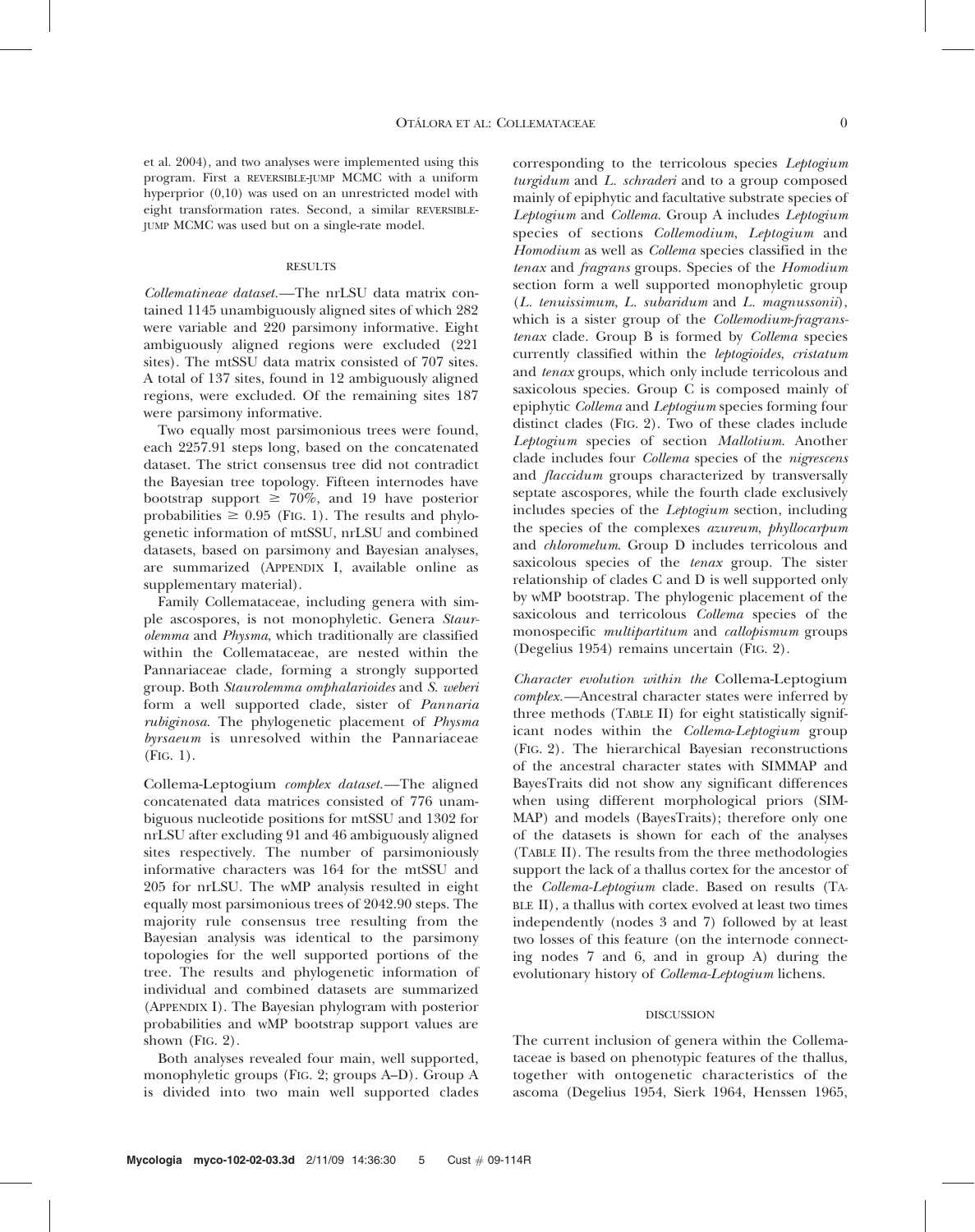## 0 MYCOLOGIA



 $-$  0.1 subtitution/site

FIG. 1. Bayesian phylogram of the Collematineae showing a polyphyletic family Collemataceae based on combined nrLSU and mtSSU sequences. Thick branches represent posterior probabilities  $\geq 0.95$ . Numbers above branches are bootstrap values obtained with wMP. Classification of genera corresponds to Lumbsch and Huhndorf (2007). To the right of the tree morphological characters are indicated next to each species names as follows: (1) Ascospore type:  $\blacktriangle =$  septate,  $\triangle =$  simple; (2) Ascal apex structure:  $\bullet$  = tube like structure,  $\circ$  = absent,  $\bullet$  = Peltigera type; and (3) Perispore/epispore:  $\mathcal{H}$  = present  $\star$  = absence.

Miadlikowska and Lutzoni 2004). However there are several differences in ascoma, ascus and ascospore characteristics among the genera in this family (Henssen 1965, Jørgensen and Henssen 1999). As mentioned above the family has been divided into two groups based on spore types (simple or septate, TABLE III). Moreover Collema, Leptogium, Stauro-

lemma, Leightoniella and Physma have ascomata with thalline margins while Leciophysma, Homothecium and Ramalodium lack this feature. Collema, Homothecium, Leptogium, Leciophysma, Leightoniella and Physma have asci with amyloid apical structures, but asci of Ramalodium and Staurolemma do not have apical structures detectable with Lugol's solution. These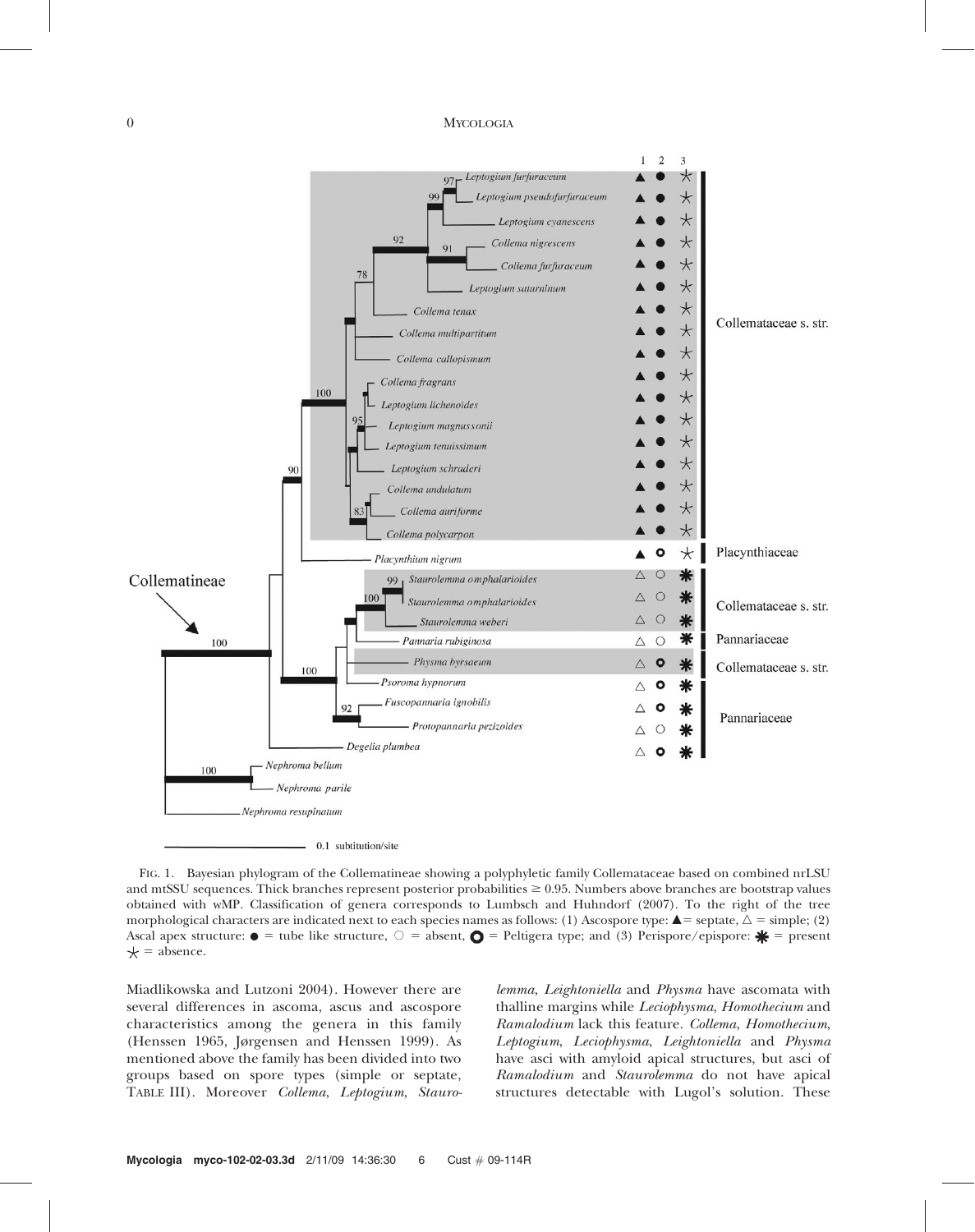differences have not been taken into account to recircumscribe genera within families of the Collematineae, possibly due to different interpretations of their taxonomic importance (Hafellner 1984, Bellemère 1994, Ekman and Jørgensen 2002, Miller and Huhndorf 2005, Schmitt et al. 2005). However our results suggest that ascospore characteristics are a good predictor of phylogeny within Collematineae (FIG. 1).

Staurolemma and Physma as members of the Pannariaceae.—Our phylogenetic study of the Collematineae shows that family Collemataceae under the current classification is not monophyletic when including Physma and Staurolemma, which are two of the five small genera with simple ascospores within the Collemataceae (FIG. 1). Staurolemma and Physma have a homiomerous thallus that contains no detectable lichen secondary metabolites; these and other morphological features make them more similar to *Collema* and *Leptogium* species than to Pannaria. However Staurolemma and Physma are more closely related to the Pannariaceae (FIG. 1). This phylogenetic relationship is correlated with anatomical characters: (i) Staurolemma species have the same apical ascus structures that are found in the Pannaria species; and (ii) Staurolemma, Physma and all Pannariaceae genera have the same ascospore type, that is simple ascospores with ornamented walls, while Collema and Leptogium have septate ascospores with smooth walls (FIG. 1, TABLE III). Based on these features and our phylogenetic results, we expect the rest of Collemataceae genera with simple ascospores to be classified within the Pannariaceae instead of in the Collemataceae. However some species of the Placynthiaceae, which is the sister family of the Collemataceae s. str. (FIG. 1), have multiple septate ascospores while other have simple ascospores. Furthermore Placynthiaceae species share the same ascus structure with species of Physma and some Pannariaceae genera (i.e. Degelia, Psoroma and Fuscopannaria) and apothecia of genera Placynthium, Homothecium, Ramalodium and Leciophysma lack a thalline margin. Therefore the classification of Ramalodium, Homothecium, Leciophysma and Leightoniella needs to be based on a molecular phylogenetic study, which also is essential to determine the taxonomic importance of these and other traits for the Collematineae. Based on our results, we recircumscribe the Collemataceae and Pannariaceae with the latter family now including Physma and Staurolemma.

Collema and Leptogium.—These genera form a single mixed clade confirming phylogenetic studies of Wiklund and Wedin (2003), Miadlikowska and Lutzoni (2004) and Miadlikowska et al. (2006). The

current genus delimitation of Collema and Leptogium is based on the presence/absence of a cortical layer, but this character is homoplasious and a poor predictor of genetic relationships within family Collemataceae (FIG. 2). Similarly current subgeneric classifications most often do not circumscribe monophyletic groups (FIG. 2).

Zalhbruckner's arrangement (1921–1930) of genus Leptogium was based on cortex characteristics, thallus anatomy and presence/absence of a tomentum. Only section *Homodium* seems to be monophyletic (FIG. 2), which corresponds to species with a crustose to minutely foliose thallus, which is parapletenchymatous throughout. Section Leptogium includes the largest number of species. It is characterized by the absence of a tomentum, nonparapletenchymatous thallus (homiomerous medulla of loosely interwoven hyphae) and the presence of an upper and lower cortex. Species of this section are scattered within clades A and C (FIG. 2). Species belonging to section Mallotium have thalli with a tomentum on the lower surface. A lack of phylogenetic resolution prevents us from concluding whether this section is monophyletic (FIG. 2).

Genus Collema was subdivided into 22 groups by Degelius (1974), 10 of which are monospecific using ascospore, excipulum propium and thallus anatonomical traits. Eight of these 22 groups are represented in our sampling. The tenax group, which corresponds to species with euthyplectenchymatous excipulum propium and plicate lobes, is polyphyletic, with species falling in clades A, B and D (FIG. 2). Collema conglomeratum, which is an epiphytic lichen, belongs to clade A, while the terricolous and saxicolous C. polycarpon and C. tenax belong respectively to clades B and D. Species of the cristatum group (C. cristatum, C. undulatum and C. auriforme), characterized by undulated lobules, an euparaplectenchymatous excipulum propium, submuriform ascospores and known to colonize soils and rocks, are found within group B but do not form a monophyletic group. Representative species of this group share a most recent common ancestor with Collema fragile (leptogioides group, with subparaplectenchymatous excipulum propium and muriform ascospores) and C. polycarpon (tenax group). C. fragrans (the only representative of the fragrans group), which is morphologically similar to species of the cristatum group, but epiphytic, falls in clade A. However species of the nigrescens and flaccidum groups form a well supported monophyletic group nested within clade C (together with species of genus Leptogium). These two last Collema groups are morphologically and anatomically similar; they share the same ascospore shape and size, but the *flaccidum* group differs by having a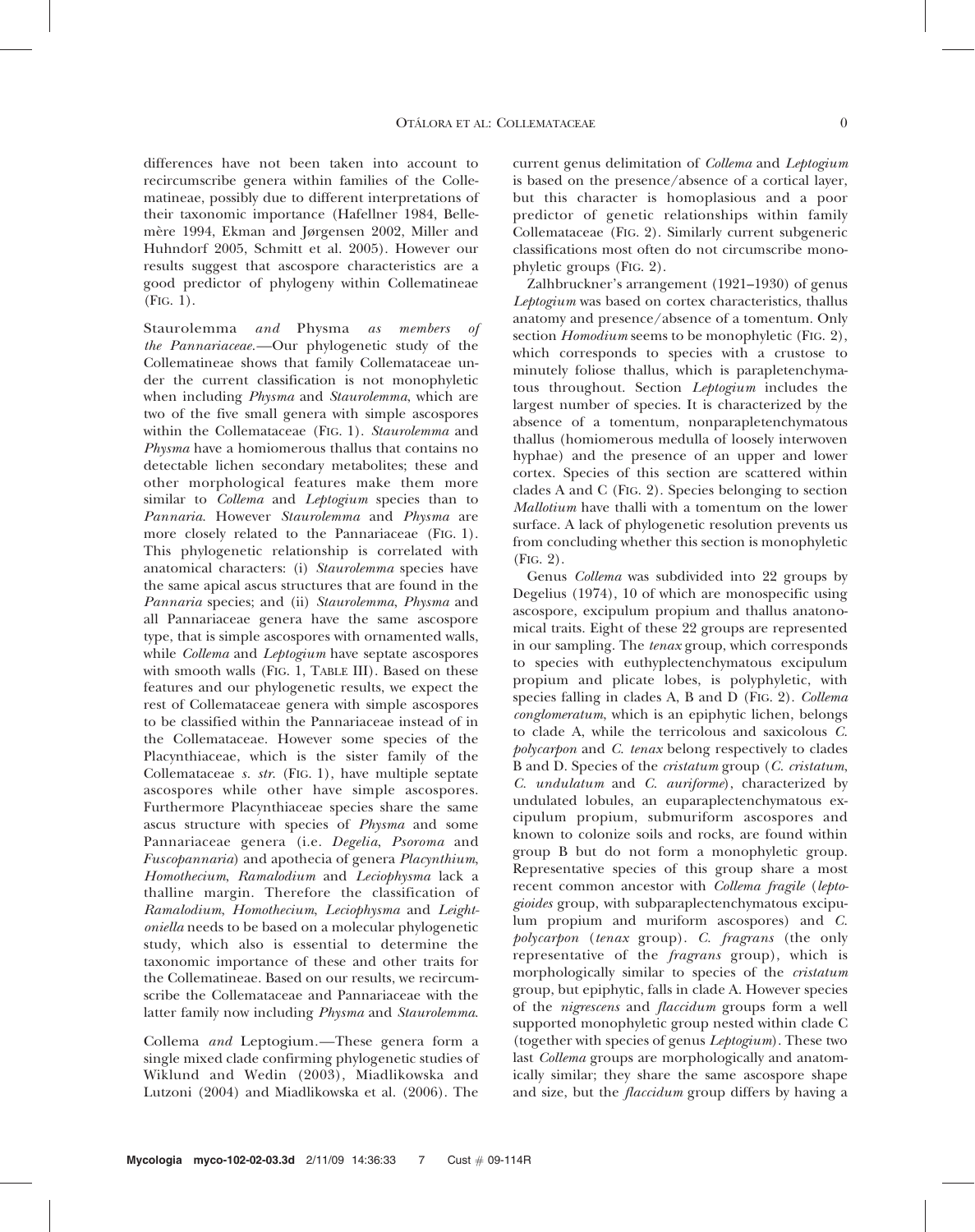# 0 MYCOLOGIA



0.1 substitution/sites

FIG. 2. Phylogenetic relationships among Collema and Leptogium species. The phylogram is a 50% majority rule consensus tree from the Bayesian analysis of the combined *Collema-Leptogium* data matrix. Internodes with posterior probabilities  $\geq 0.95$ are shown as thicker branches. Numbers above branches represent bootstrap values obtained with wMP. The numbered nodes represent those for which ancestral states were inferred by three methods (see TABLE II):  $\circ$  at an internal node = thallus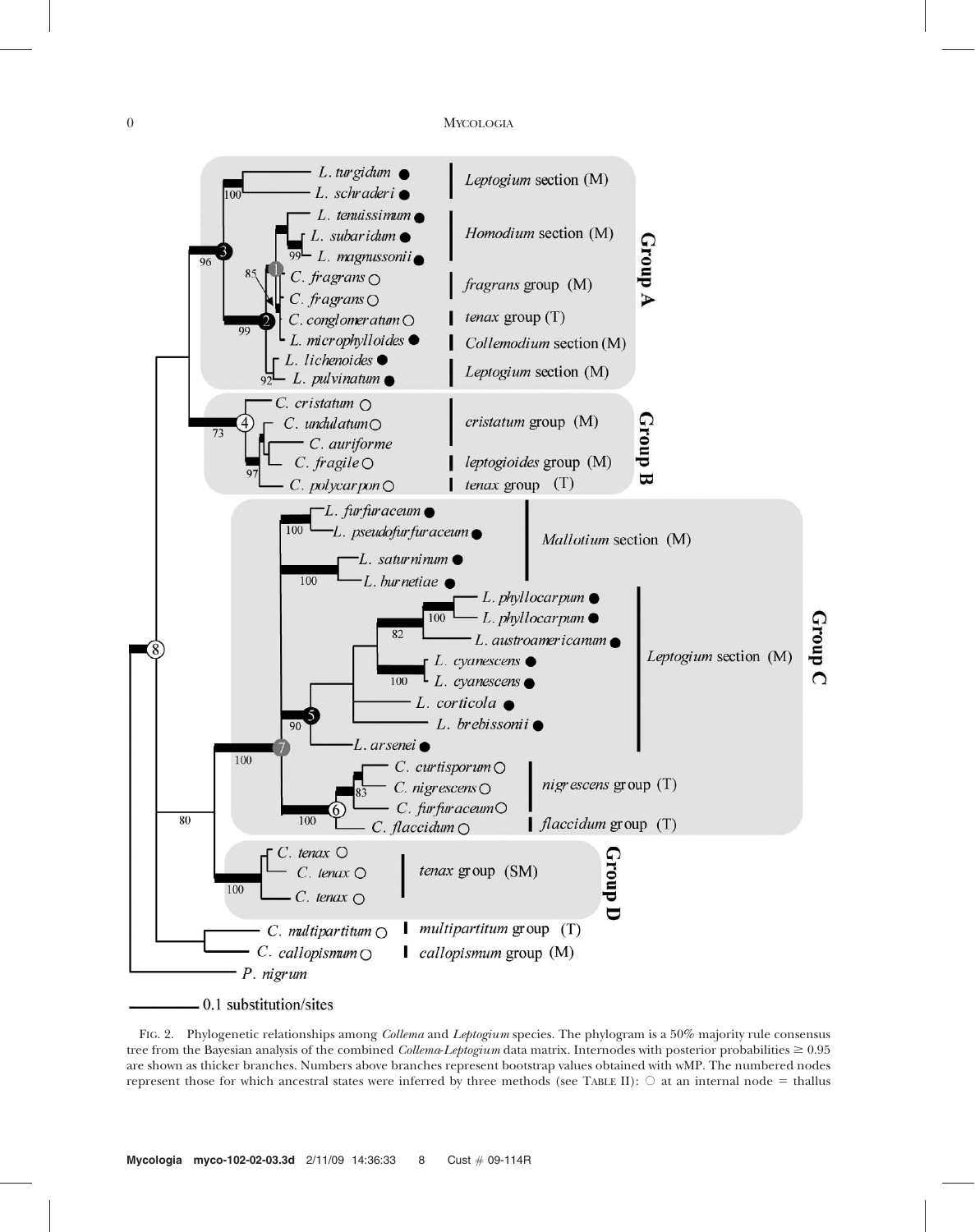|      |              |                | Mesquite        | <b>SIMMAP</b> |                                                               | <b>BayesTraits</b> |       |
|------|--------------|----------------|-----------------|---------------|---------------------------------------------------------------|--------------------|-------|
| Node | <b>State</b> | cortex absence | cortex presence |               | cortex absence cortex presence cortex absence cortex presence |                    |       |
|      |              | 0.012          | 0.655           | 0.264         | 0.737                                                         | 0.123              | 0.877 |
| 2    |              | 0.000          | 0.788           | 0.033         | 0.967                                                         | 0.025              | 0.975 |
| 3    |              | 0.000          | 0.501           | 0.094         | 0.906                                                         | 0.041              | 0.959 |
| 4    |              | 0.955          | 0.000           | 0.999         | 0.001                                                         | 0.984              | 0.016 |
| 5    |              | 0.000          | 0.999           | 0.001         | 0.999                                                         | 0.026              | 0.974 |
| 6    |              | 1.000          | 0.000           | 0.998         | 0.002                                                         | 0.992              | 0.008 |
|      |              | 0.000          | 0.464           | 0.138         | 0.863                                                         | 0.090              | 0.910 |
| 8    |              | 0.957          | 0.000           | 0.953         | 0.047                                                         | 0.886              | 0.114 |

TABLE II. Ancestral state posterior probabilities for the presence/absence of a thallus cortex at eight nodes (FIG. 2) reconstructed with Mesquite, SIMMAP and BayesTraits

smooth thallus, while species of the *nigrescens* group have a distinctly ridged thallus.

Ascospore septation does not seem to be a good predictor of phylogenetic relationships within the Collema-Leptogium complex because Collema species having ascospores without longitudinal septa (e.g. Collema conglomeratum and C. polycarpom) often are nested within Collema and Leptogium monophyletic groups with muriform ascospores (FIG. 2). Also the excipulum propium and thallus anatomy, which are other features used by Degelius to delimit artificial groups within Collema, are not synapomorphic traits because species sharing these character states fall in different clades.

Although clades A, B, C and D are well supported groups we have not found morphological or ecological traits supporting them. Because there are no obvious way to break down the Collema-Leptogium complex into few phenotypically or ecologically recognizable genera one solution would be to treat this complex as one genus, Collema, because this name has priority over Leptogium. The alternative strategy, consisting of describing many small genera within this complex, seems taxonomically counterproductive at this time and likely to lead to more confusion. Therefore although the main groups of these two genera, including the type species (C. nigrescens and L. lichenoides), were part of our study we think that proposing a new classification for genera Collema and Leptogium more in-depth phylogenetic, taxonomical and nomenclatural studies, including more members of each subgeneric entity, are needed.

Character evolution within the Collema-Leptogium complex.—The ancestral character state inferred at node 8 provides well supported evidence that the ancestor of the Collema-Leptogium complex was a lichen with a noncorticated thallus (FIG. 2, TABLE II). The transition to the corticated state occurred at least two times. Based on our sampling, one gain of the thallus cortex took place during the evolution of the lineage leading to group A (i.e. node 3) the other during the evolution of the lineage leading to group C (i.e. node 7, but at lower probabilities). Each gain was followed by at least one reversal to the noncorticated state (FIG. 2, TABLE II). In spite of a lack of consensus with respect to the adaptive value and functions of thallus cortex (Grube and Hawksworth 2007), our results indicated that the evolution of a thallus cortex within the Collema-Leptogium complex seems to be associated with transitions to a new substrate and habitat. Although both genera comprise saxicolous and terricolous species, Collema species with ancestrally ecorticated thalli (i.e. those belonging to groups B and D) tend to be larger and more frequent in semi-arid environments and exposed microhabitats (bare rocks and soil) than Leptogium species (corticated). The absence of a cortical layer is a morphological adaptation that allows thalli to uptake water rapidly (Rundel 1982), but it also increases the rate of water loss by

*r*

cortex absent based on at least one posterior probability  $\geq 95\%$ ;  $\bullet$  at an internal node = thallus with two cortices based on at least one posterior probability  $\geq 95\%$ ; and  $\bullet$  at an internal node = thallus most likely with two cortices but without any posterior probability  $\geq 95\%$ . Open and full circles to the right of the species names represent observed states for extant species, where  $\bigcirc$  = thallus cortex absent and  $\bullet$  = thallus with two cortices. To the right of the tree the classifications of Collema groups correspond to Degelius (1954, 1974) and the Leptogium sections to Sierk (1964). Letters in parentheses refer to ascospores septation: (M) = muriform ascospores,  $(SM)$  = submuriform ascospores, and (T) = ascospores with only transverse septa.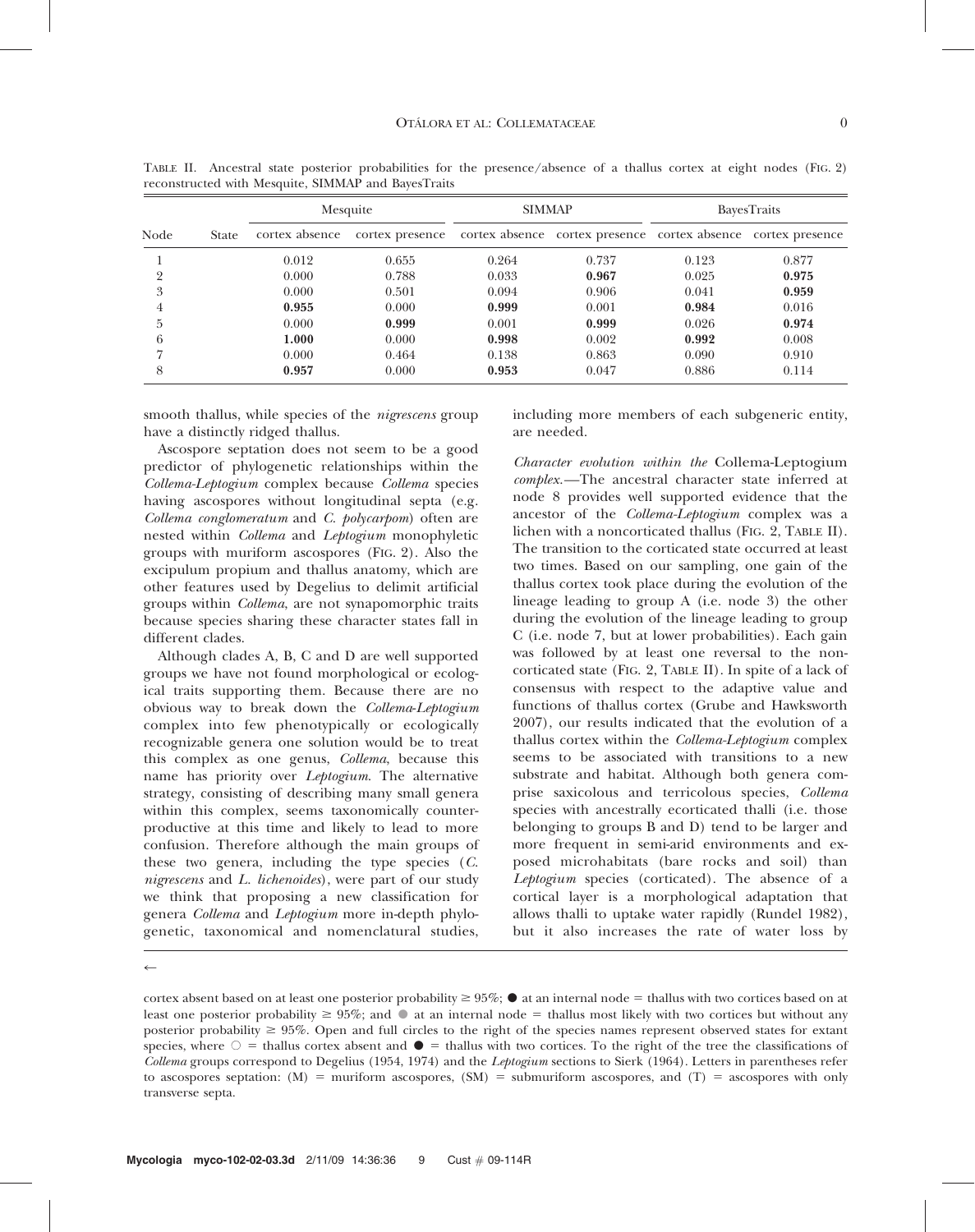## 0 MYCOLOGIA

Genus Ascopore character Ascospore type Ascospore wall Shape Collemataceae s. lat. Collema Septate, 1 to multiple septa, transversally septate/muriform Smooth Ellipsoid/bacilliform/globose/ fusiform Homothecium Simple Epispore Subglobose/ellipsoid Eeriophysma Simple Simple Perispore Subglobose/ellipsoid<br>
Reghtoniella Simple Bispore Ellipsoid Perispore Ellipsoid  $Leighbouriella$ Leptogium Septate, transversally septate/muriform Smooth Ellipsoid/subfusiform Physma Simple Perispore Ellipsoid Ramalodium Simple Epispore Ellipsoid Staurolemma Simple Simple Perispore Globose /subglobose Pannariaceae Degelia Simple Epispore Ellipsoid Fuscopannaria Simple Epispore Ellipsoid Pannaria Simple Perispore Ellipsoid Protopannaria Simple Epispore Ellipsoid<br>Psoroma Simple Epispore Ellipsoid Psoroma Simple Simple Ellipsoid

TABLE III. Comparison between ascospore characteristics of Collemataceae s. lat. genera and some Pannariaceae genera

evaporation (Rundel 1982, Souza-Egipsy et al. 2000). Therefore thalli that lack a cortex, as Collema species do, need to increase their size to maximize water absorption in exposed habitats where humidity and dew are the primary water sources (Larson 1979, Rundel 1982). On the other hand the gain of a thallus cortex is related with foliose species inhabiting mainly old shady forests (groups A and C). However these assumptions must be confirmed through further molecular and physiological studies.

### ACKNOWLEDGMENTS

We thank the curators of ASU, MA, G, CBG, COL, DUKE for loan of specimens. We also thank R. Torices for his help with phylogenetic methods. MGO thanks the National Science Foundation for it financial support of her visit to the Lutzoni lab at Duke University as part of the Assembling the Fungal Tree of Life (AFTOL) project (DEB-0228668). Finally we thank two anonymous reviewers for critically reading the manuscript. This study also was supported by a predoctoral fellowship from Rey Juan Carlos University to MGO and by the Spanish Ministry of Education (project CGL 2004-04795-CO4-04).

# LITERATURE CITED

- Bellemère A. 1994. Asci and ascospores in ascomycete systematics. In: Hawksworth DL, ed. Ascomycete systematics problems and perspectives in the Nineties. NATO Advanced Science Institutes Series. New York: Plenum Press. p 111–127.
- Blanco O, Crespo A, Ree RH, Lumbsch HT. 2006. Major clades of parmelioid lichens (Parmeliaceae, Ascomyco-

ta) and the evolution of their morphological and chemical diversity. Mol Phylogenet Evol 39:52–69.

- Bollback JP. 2006. SIMMAP: stochastic character mapping of discrete traits on phylogenies. BMC Bioinformatics 7:88.
- Culberson CF. 1969. Chemical and botanical guide to lichen products. Chapel Hill: Univ. North Carolina Press.
- Degelius G. 1954. The lichen genus Collema in Europe: morphology, taxonomy, rcology. Symb Bot Upsal 13:1– 499.
- -. 1974. The lichen genus Collema with special reference to the extra-European species. Symb Bot Upsal 20:1–215.
- DePriest PT. 2004. Early molecular investigations of lichenforming symbionts: 1986–2001. Annu Rev Microbiol 58: 273–301.
- Divakar PK, Molina MC, Lumbsch HT, Crespo A. 2005. Parmelia barrenoae, a new lichen species related to Parmelia sulcata (Parmeliaceae) based on molecular and morphological data. Lichenologist 37:37–46.
- -, Crespo A, Blanco O, Lumbsch HT. 2006. Phylogenetic significance of morphological characters in the tropical Hypotrachyna clade of parmelioid lichens (Parmeliaceae, Ascomycota). Mol Phylogenet Evol 40: 448–458.
- Ekman S, Andersen HL, Wedin M. 2008. The limitations of ancestral state reconstruction and the evolution of the ascus in the Lecanorales (lichenized Ascomycota). Syst Biol 57:141–156.
- -, Jørgensen PM. 2002. Toward a molecular phylogeny for the lichen family Pannariaceae (Lecanorales, Ascomycota). Can J Bot 80:625–634.
- Felsenstein J. 1985. Confidence limits on phylogenies: an approach using the bootstrap. Evolution 39:783–791.
- Glenner H, Hebsgaard MB. 2006. Phylogeny and evolution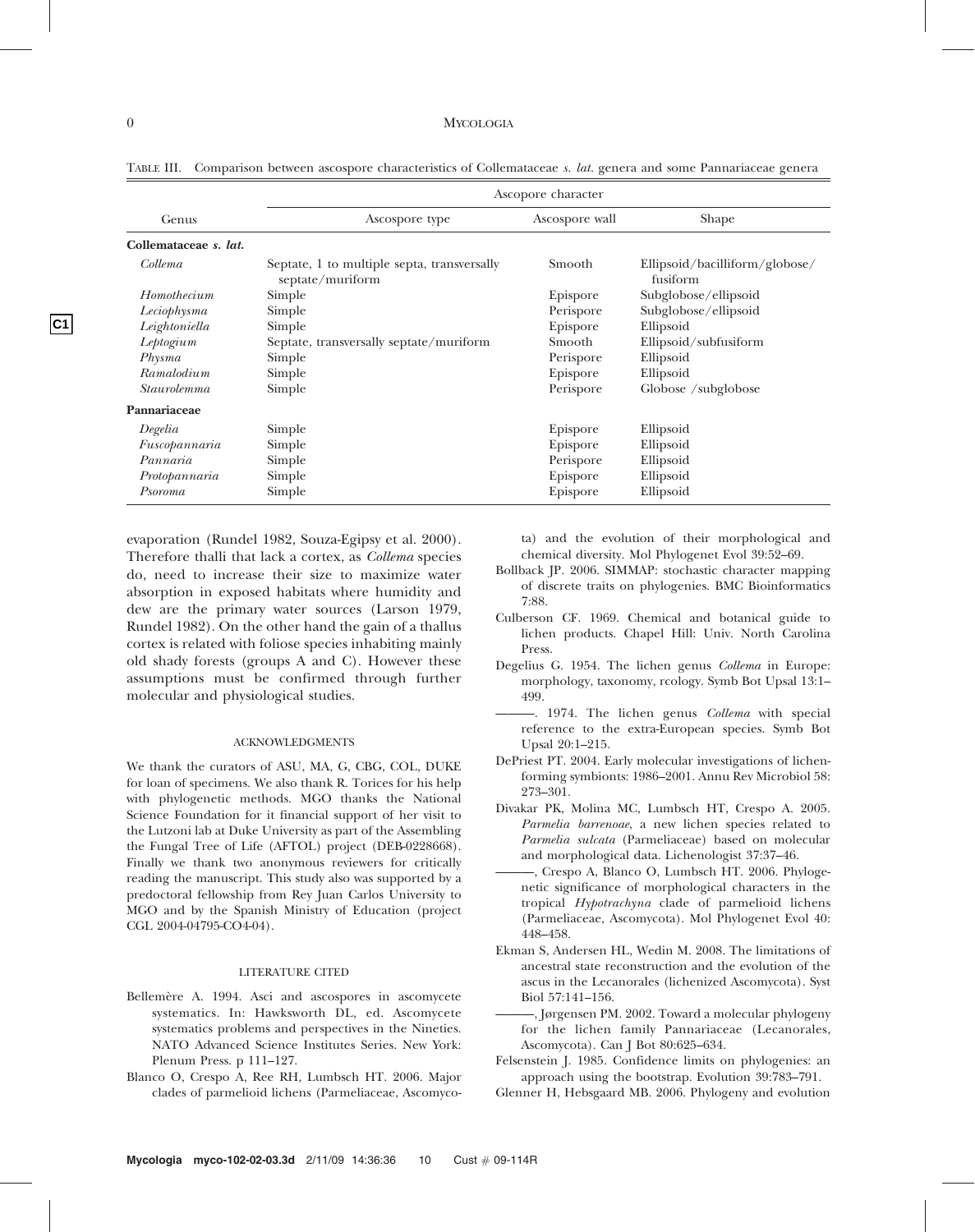of life history strategies of the parasitic barnacles (Crustacea, Cirripedia, Rhizocephala). Mol Phylogenet Evol 4:528–538.

- Grube M, Hawksworth DL. 2007. Trouble with lichen: the re-evaluation and re-interpretation of thallus form and fruit body types in the molecular era. Mycol Res 111: 1116–1132.
- Gueidan C, Roux C, Lutzoni F. 2007. Using a multigene analysis to assess generic delineation and character evolution in the Verrucariaceae (Verrucariales, Ascomycota). Mycol Res 111:1145–1168.
- ———, Ruibal Villasen˜or C, Hoog GS, Gorbushina AA, Untereiner WA, Lutzoni F. 2008. A rock-inhabiting ancestor from mutualistic and pathogen-rich fungal lineages. Stud Mycol 61:111–119.
- Hafellner J. 1984. Studien in Richtung einer naturlicheren Gliederung der Sammelfamilien Lecanoraceae und Lecideaceae. Nova Hedwigia 79:241–371.
- Henssen A. 1965. A review of the genera of the Collemataceae with simple spores (excluding Physma). Lichenologist 3:29–41.
- -. 1979. New species of Homothecium and Ramalodium from S America. Bot Notiser 132:257–282.
- ———. 1981. The lecanoralean centrum. In: Reynolds DR, ed. Ascomycetes systematics. New York: Springer-Verlag. p 139–234.
- -. 1999. New species of Ramalodium and Staurolemma from Australasia (Collemataceae, lichenized ascomycetes). Nova Hedwigia 68:117–130.
- Hofstetter V, Miadlikowska J, Kauff F, Lutzoni F. 2007. Phylogenetic comparison of protein-coding versus ribosomal RNA-coding sequence data: a case study of the Lecanoromycetes (Ascomycota). Mol Phylogenet Evol 44:412–426.
- Huelsenbeck JP, Ronquist F. 2001. MrBayes: Bayesian inference of phylogenetic trees. Bioinformatics 17: 754–755.
- Jørgensen PM, Henssen A. 1999. Further species of the lichen genus Staurolemma (Collemataceae, lichenized ascomycetes). Bryologist 102:20–25.
- Kalendar R. 2005. FastPCR, PCR primer design, DNA and protein tools, repeats and own database searches program (www.biocenter.helsinki.fi/bi/Programs/ fastpcr.htm).
- Kirk PM, Cannon PF, Minter DW, Stalpers JA. 2008. Ainsworth and Bisby's Dictionary of the Fungi. 10th ed. Wallingford, UK: CAB International.
- Larsen N, Olsen GJ, Maidak BL, McCaughey MJ, Overbeek R, Macke TJ, Marsh TL, Woese CR. 1993. The ribosomal database project. Nucleic Acids Res 21: 3021–3023.
- Larson DW. 1979. Lichen water relations under drying conditions. New Phytol 82:713–731.
- Lumbsch HT, Huhndorf SM. 2007. Outline of Ascomycota 2007. Myconet 13:1–58.
- Lutzoni F, Wagner P, Reeb V, Zoller S. 2000. Integrating ambiguously aligned regions of DNA sequences in phylogenetic analyses without violating positional homology. Syst Biol 49:628–651.
- Maddison W, Maddison D. 2001. MacClade: analysis of

phylogeny and character evolution, version 4.01. Sunderland, Massachusetts: Sinauer Associates.

- ———, ———. 2007. Mesquite v. 2.01 (http://mesquiteproject. org/mesquite/mesquite.html)
- Mason-Gamer RJ, Kellogg EA. 1996. Testing for phylogenetic conflict among molecular datasets in the tribe Triticeae (Gramineae). Syst Biol 45:524–545.
- Miadlikowska J, Lutzoni F. 2000. Phylogenetic revision of the genus Peltigera (lichen-forming ascomycetes) based on morphological, chemical and large subunit nuclear ribosomal DNA data. Int J Plant Sci 161:925–958.
- ———, ———. 2004. Phylogenetic classification of Peltigeralean fungi (Peltigerales, Ascomycota) based on ribosomal RNA small and large subunits. Am J Bot 91: 449–64.
- ———, Kauff F, Hofstetter V, Fraker E, Grube M, Hafellner J, Reeb V, Hodkinson BP, Kukwa M, Lücking R, Hestmark G, Otálora MAG, Rauhut A, Büdel B, Scheidegger C, Timdal I, Stenroos S, Brodo I, Perlmutter G, Ertz D, Diederich P, Lendemer JC, Schoch C, Tripp E, Yahr R, May P, Gueidan C, Arnold AE, Robertson C, Lutzoni F. 2006. New insights into classification and evolution of the Lecanoromycetes (Pezizomycotina, Ascomycota) from phylogenetic analyses of three ribosomal RNA and two protein-coding genes. Mycologia 98:1089–1102.
- Miller AN, Huhndorf M. 2005. Multi-gene phylogenies indicate ascomal wall morphology is a better predictor of phylogenetic relationships than ascospore morphology in the Sordariales (Ascomycota, Fungi). Mol Phylogenet Evol 35:60–75.
- Otálora MAG, Martínez I, Molina MC, Aragón G, Lutzoni F. 2008. Phylogenetic relationships and taxonomy of the Leptogium lichenoides group (Collemataceae) in Europe. Taxon 57:907–921.
- Pagel M, Meade A, Barker D. 2004. Bayesian estimation of ancestral character states on phylogenies. Syst Biol 53: 673–684.
- Posada D, Crandall KA. 1998. Modeltest: testing the model of DNA substitution. Bioinformatics 49:817–818.
- Rehner SA, Samuels GJ. 1994. Taxonomy and phylogeny of Gliocladium analysed from nuclear large subunit ribosomal DNA sequences. Mycol Res 98:625– 634.
- Rodríguez F, Oliver JL, Marín A, Medina JR. 1990. The general stochastic model of nucleotide substitution. J. Theor Biol 142:485–501.
- Ronquist F, Huelsenbeck JP. 2003. MrBayes v3.1.2 (Bayesian phylogenetic inference under mixed models). Bioinformatics 19:1572–1574.
- Rundel PW. 1982. The role of morphology in the water relations of desert lichens. J Hattori Bot Lab 53:315– 320.
- Schmitt I, Lumbsch HT. 2004. Molecular phylogeny of the Pertusariaceae supports secondary chemistry as an important systematic character set in lichen-forming ascomycetes. Mol Phylogenet Evol 33:43–55.
	- ———, Mueller G, Lumbsch HT. 2005. Ascoma morphology is homoplaseous and phylogenetically misleading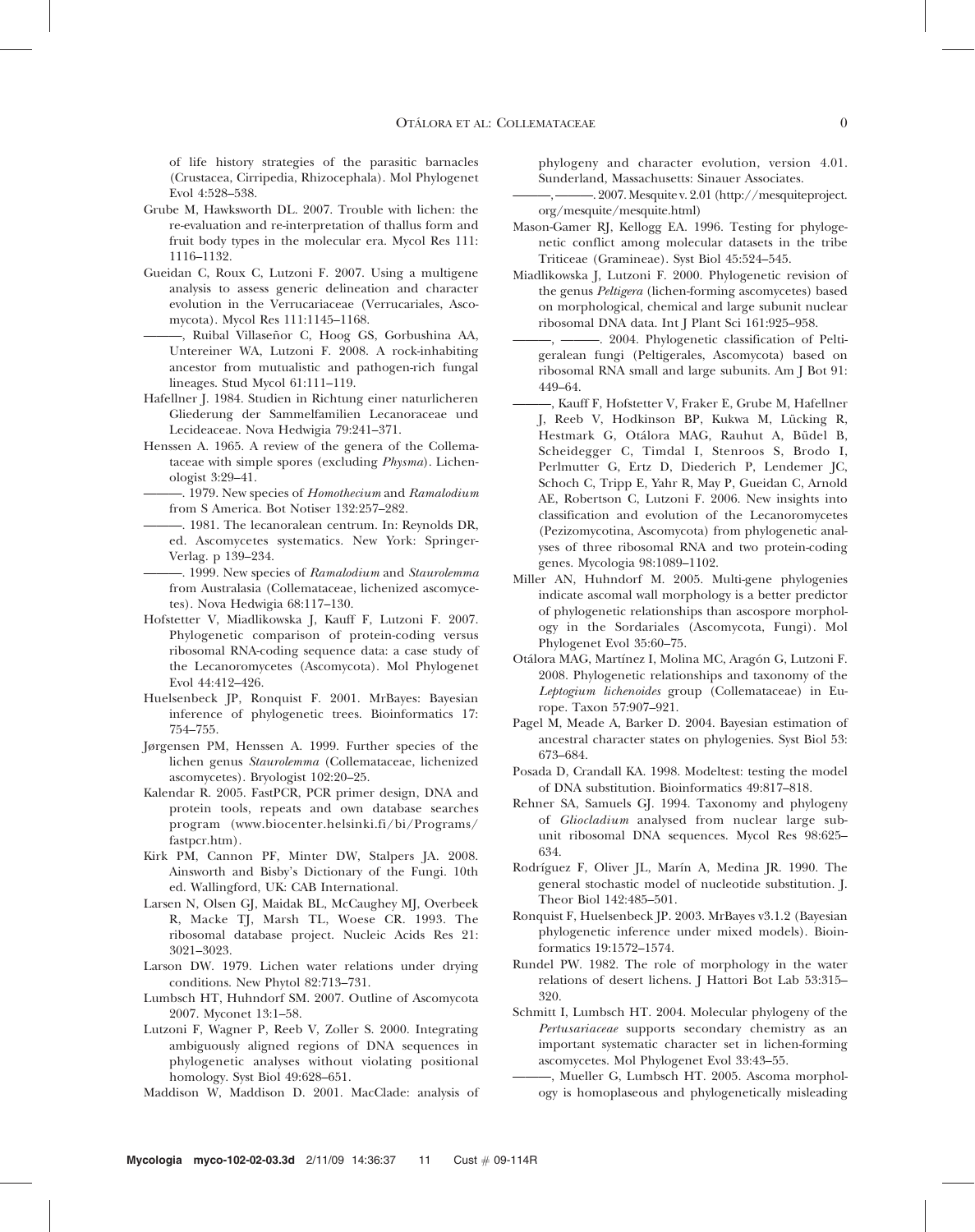in some pyrenocarpous lichens. Mycologia 97:362– 374.

- Sierk HA. 1964. The genus Leptogium in North America and north of Mexico. Bryologist 67:245–317.
- Souza-Egipsy V, Valladares F, Ascaso C. 2000. Water distribution in foliose lichen species: interactions between method of hydration, lichen substances and thallus anatomy. Ann Bot 86:595–601.
- Swofford DL. 2002. PAUP\*: phylogenetic analysis using parsimony (\*and other methods), version 4.0b10. Sunderland, Massachusetts: Sinauer Associates.
- Vilgalys R, Hester M. 1990. Rapid identification and mapping of enzymatically amplified ribosomal DNA

from several Crytococcus species. J Bacteriol 172:4238– 4246.

- Wiens JJ. 1998. Combining datasets with different phylogenetic histories. Syst Biol 47:568–581.
- Wiklund E, Wedin M. 2003. The phylogenetic relationships of cyanobacterial lichens in the Lecanorales suborder Peltigerineae. Cladistics 19:419–431.
- Zahlbruckner A. 1921–1930. Catalogus Lichenum Universalis. 10 Vols. Leipzig: Borntraeger.
- Zoller S, Scheidegger C, Sperisen C. 1999. PCR primers for the amplification of mitochondrial small subunit ribosomal DNA of lichen-forming ascomycetes. Lichenologist 31:511–516.